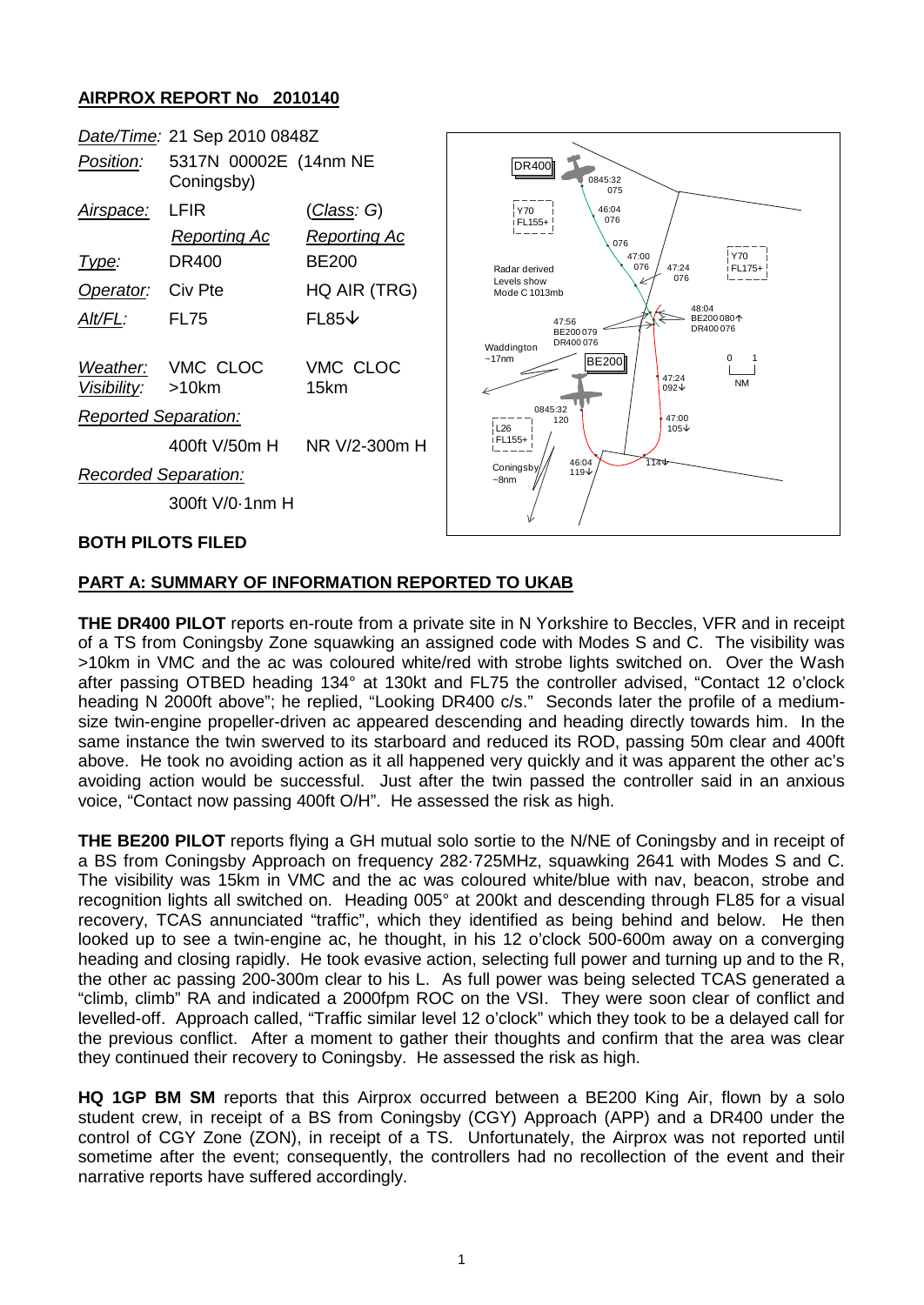Although the BE200 pilot reported that the conflicting ac was twin-engined, investigation has proved that it was a Robin DR400. Furthermore, whilst the crew reported that the TCAS display presented the DR400 as approaching from behind and below, the DR400 was in front and below. No engineering investigation seems to have been undertaken to confirm the serviceability state of the TCAS equipment.

The DR400 flight free-called ZON at 0843:36, level at FL75 en-route to Beccles and was identified and placed under a TS at 0844:23. The BE200 flight free-called APP at 0844:38, seeking a visual recovery and was identified at 0845:34. Although a type of service was not agreed between the BE200 and APP, the BE200 stated that they required a BS. At this point, the BE200 is at FL120 tracking approximately 170° with the DR400 approximately 9nm N, tracking approximately 165°.

At 0846:05 the BE200 flight commenced a L turn with APP instructing them to descend to 2000ft QFE at 0846:07. At 0847:01 ZON passed TI to the DR400 on the BE200, *"DR400 c/s traffic twelve o'clock five miles tracking North indicating two thousand five hundred feet above"*; the DR400 pilot replied, *"Looking DR400 c/s".* At 0847:07 the BE200 is indicating FL097 in a descent (SSR Mode C) and appears to roll out of the turn onto a conflicting track (approximately 355°) with the DR400. Simultaneously, APP passed the BE200 accurate TI on the DR400, *"BE200 c/s roger own navigation traffic North five miles tracking South East at Flight Level seven five"*. The BE200 pilot replied *"Looking BE200 c/s"*.

[UKAB Note (1): Immediately after this transmission APP pre-noted the BE200 with CGY Tower and then informed Waddington of the BE200's intentions, as the flight was previously booked on a PD for ccts but Waddington were unable to accept the ac. The last telephone call terminated just after 0847:50.]

At 0847:52, APP updated the TI to the BE200 on the DR400, *"BE200 c/s previously reported traffic twelve o'clock one mile opposite direction at FL75."* The BE200 pilot replied, *"Er BE200 c/s is visual and er manoeuvring away"*. At 0847:56, ZON updated the TI to the DR400 on the BE200, *"DR400 c/s previously called traffic now twelve o'clock one mile opposite direction, indicating four hundred feet above."* At this point on the radar replay 0·5nm separation existed, the DR400 at FL076 and the BE200 at FL079. The DR400 pilot replied, *"Visual DR400 c/s that was close"*.

[UKAB Note (2): The CPA occurs between radar sweeps for the next sweep at 0848:04 shows the ac having passed, the BE200 now in the DR400's 7 o'clock range 0·3nm, the DR400 still indicating FL076 whilst the BE200 is seen in a R turn and climbing through FL080, confirming the pilot's reported avoiding action. It is estimated the ac passed within 0·1nm of each other.]

CAP 774 states that:

- a. Under a TS, 'the controller shall pass traffic information on relevant traffic, and shall update the traffic information if it continues to constitute a definite hazard.'
- b. Under a BS, 'if a controller considers that a definite risk of collision exists, a warning may be issued to the pilot.'
- c. For both a TS and a DS, 'whether traffic information has been passed or not, a pilot is expected to discharge his collision avoidance responsibility without assistance from the controller.'

JSP 552 245.105.2 states that a TCAS TA will be generated between 20-45sec from CPA, with the time varying due to the host ac's altitude.

The crews of both ac were initially provided with accurate and timely TI on each other iaw CAP774. Typically, the BE200 will descend with a 10° nose down attitude which will have increased the visibility of the white upper body of the ac to the DR400 pilot. Furthermore, the paint scheme of the DR400 viewed from above appears predominantly white, albeit with a band of red on the leading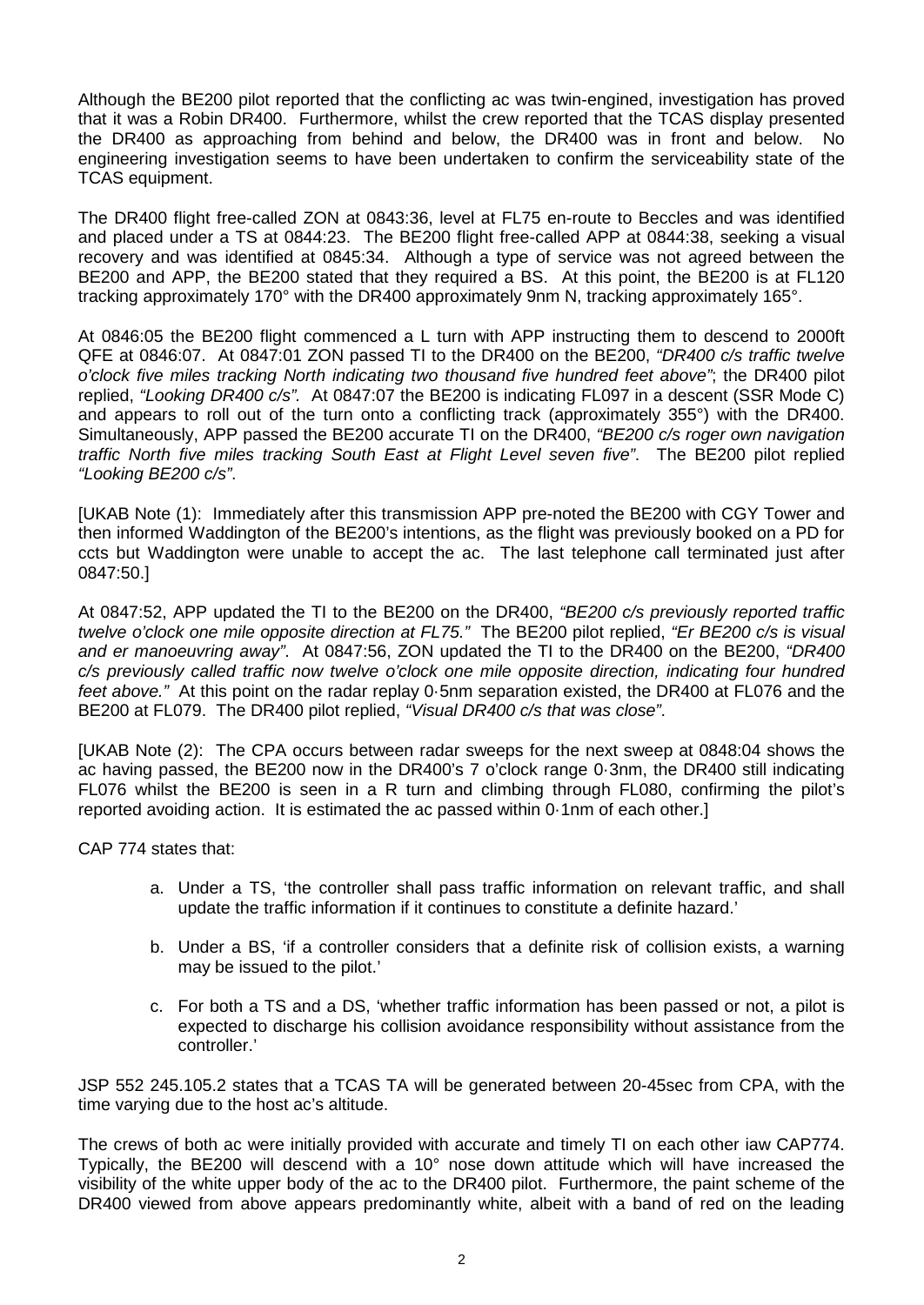edge. This, combined with the constant relative bearing between the ac and the possible presence of haze, will have made both of the ac difficult to spot. Moreover, whilst it is impossible to create a timeline of events within the BE200 cockpit, it is likely that the TCAS TA event will have interrupted the crew's workflow and, as the pilot's report states, directed their attention inside the cockpit. It is reasonable to argue that this will have affected the crew's visual scan and delayed their visual acquisition of the DR400, especially given the subsequent requirement to refocus outside the cockpit after viewing the TCAS display.

From an ATM perspective, given the closure speeds of the ac, the updates of TI provided by APP and ZON, whilst given, were too late to have enabled the pilots to take action to prevent the occurrence. APP's workload is unrecorded, but appears low based on the content of the transcript; however, APP was involved in a series of other tasks throughout the time that the BE200 was on frequency, which may have distracted them from passing an earlier update. That notwithstanding, the BE200 was in receipt of a BS and had been provided with TI on the DR400. ZON's workload is unknown, but in the period between ZON passing TI to the DR400 at 0847:01 and the update at 0847:56, they were involved in a series of transmissions with 2 other ac operating around 15nm S of the CPA. Not only will the geographical split between these ac have served to divide ZON's attention, but the RT during that period is constant with no gaps until the TI is updated.

**HQ AIR (TRG)** comments that the ac were both provided with accurate and timely TI but elected not to act upon it or did not sufficiently register the detail they were passed. The reasons for this are not clear but both had the opportunity to manoeuvre to avoid the impending conflict and the BE200 did so only on receiving a TCAS RA. It is also not clear why the reported TCAS TA was apparently very late and in error. However, with the available TI, the TCAS TA was actually superfluous. It is also noted that the equipment was not snagged and that there is no trend of similar occurrences to indicate a problem with the TCAS. The BE200 formal pre-sortie brief stresses the limitations of the TCAS in respect of it only detecting transponding ac and hence the continuing need for a robust lookout scan. It is disappointing that this incident was permitted to proceed to a point where a well flown TCAS RA response was required.

## **PART B: SUMMARY OF THE BOARD'S DISCUSSIONS**

Information available included reports from the pilots of both ac, transcripts of the relevant RT frequencies, radar video recordings, reports from the air traffic controllers involved and reports from the appropriate ATC and operating authorities.

Notwithstanding that both ac were receiving a service from Coningsby, as the Airprox occurred in Class G airspace, both crews were responsible for maintaining their own separation from other traffic through see and avoid. The BE200 flight had called APP and, having requested a BS for a visual recovery, the crew received TI, more than is required under a BS, on the DR400 at FL75 when at 5nm range. APP then coordinated with Tower and Waddington on the telephone before passing updated TI as the ac approached the CPA. The DR400 flight working Zone had also received TI at range 5nm but this was incomplete as there was no mention that the BE200 was descending, which would have improved the DR400 pilot's SA. This TI was updated as the BE200 still constituted a hazard, however this only occurred as the ac were about to cross owing to Zone being busy with other traffic in the intervening period. Members could not resolve the apparent TCAS discrepancy where the TA was late and indicating an erroneous relative bearing. However, the accurate TI passed by ATC was either not assimilated by the BE200 crew or they elected not to act upon it. Also the TI given to the DR400 may have misled the pilot into believing that the BE200 would be passing 2500ft above. In the end, both crews saw each other late and Members agreed that this had caused the Airprox.

By the time the DR400 pilot saw the BE200 it was too late for him to take avoiding action, but he saw the BE200 manoeuvre away to his L and stop its descent 400ft above. Fortunately the BE200 crew had seen the DR400 slightly earlier, in enough time to take prompt and robust avoiding action as